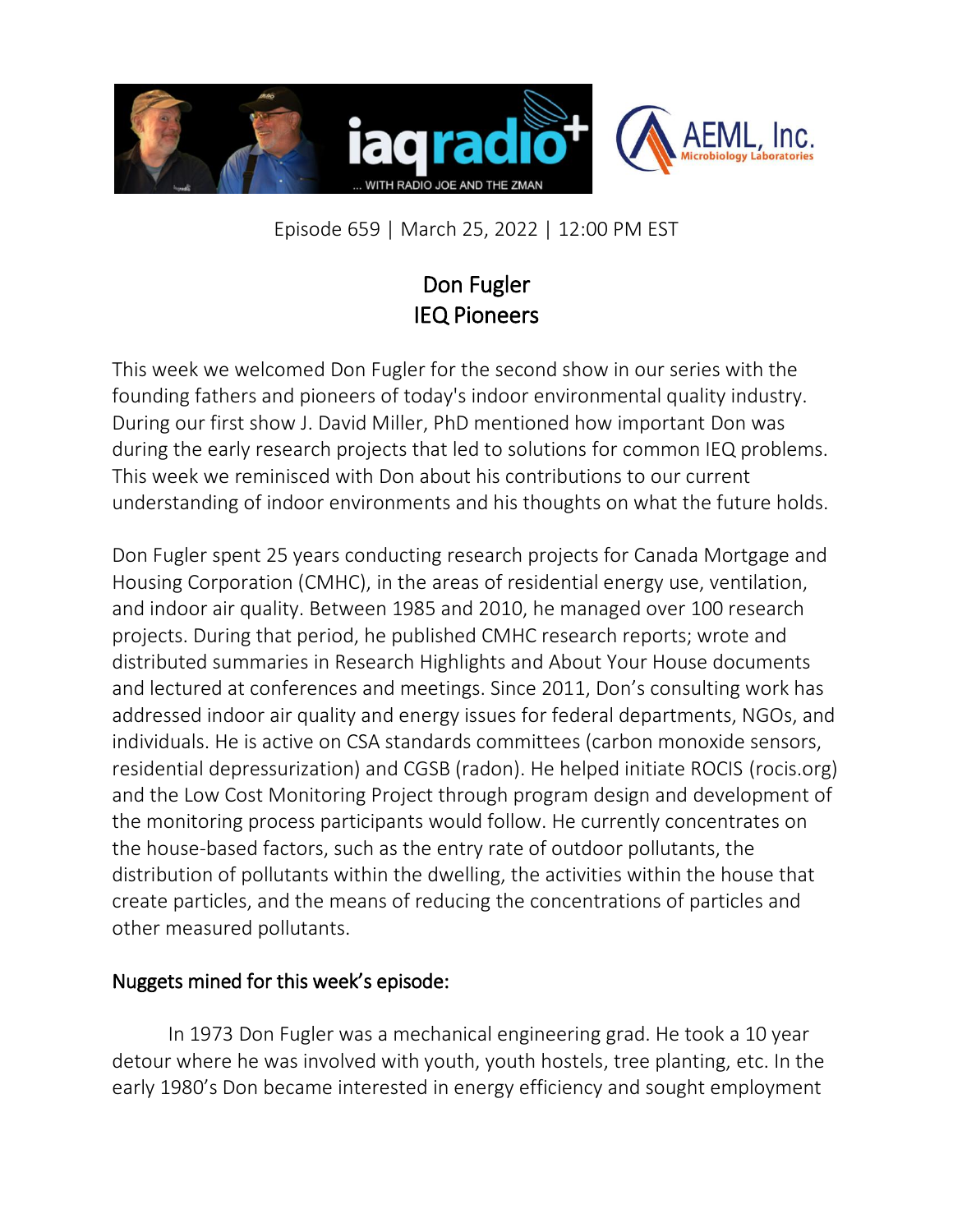in solar heating, landing the opportunity to test houses to determine if improving energy efficiency by air sealing would cause IAQ problems. The research took place in 1982-84. Using Drager tubes, blower doors, tracer gases, and manometers, he surveyed and tested 30-40 homes over several seasons for radon,  $CO$ ,  $CO<sub>2</sub>$  and  $NO<sub>2</sub>$ , etc., establishing baselines and discovering prime factors.

All of the homes had basements and most of the homes had basement furnace rooms which contained the furnace and the chimney. Don worked for Retrospectors, the firm which built blower doors and conducted blower door research.

Colleagues such as Jim White, Sebastian Moffatt, Joe Lstiburek, Bill Rose, J. David Miller and Brendan Reid strongly influenced Don. Don credits Jim White as being a mentor who taught him 3 important considerations about research findings: 1) first get the sign right (i.e. is the effect positive or negative), then find the order of magnitude (big effect or minuscule), 3) and then establish the first significant figure. Don acknowledged Linda Wigington's Affordable Comfort Conferences were very fruitful where he met building science practitioners such as Terry Brennan and Jim Fitzgerald.

Contemporary thinking was that there was nothing complicated about houses. The Canadian Home Insulation Program was supportive of urea formaldehyde foam insulation and learned the hard way that it was an unperfected technology when IAQ problems occurred in houses where it was used. Application issues such as foaming the gap between layers of brick in old housing stock removed the drying plane and sometimes resulted in odor and health issues caused by unexpectedly high formaldehyde emissions. These emerging problems prompted research. The foam insulation was removed from some houses at high cost while Heat Recovery Ventilators were used to dilute pollutants in other houses. New at that time thermographic scanning techniques revealed inconsistencies in foam application.

Mistakes were made after the first energy crisis.

Combustion spillage is the failure of the chimney or vent to evacuate furnace/DHW (Domestic Hot Water)/fireplace emissions due to dysfunctional chimneys or excessively sized exhaust fans in bathrooms, etc. CMHC and other research looked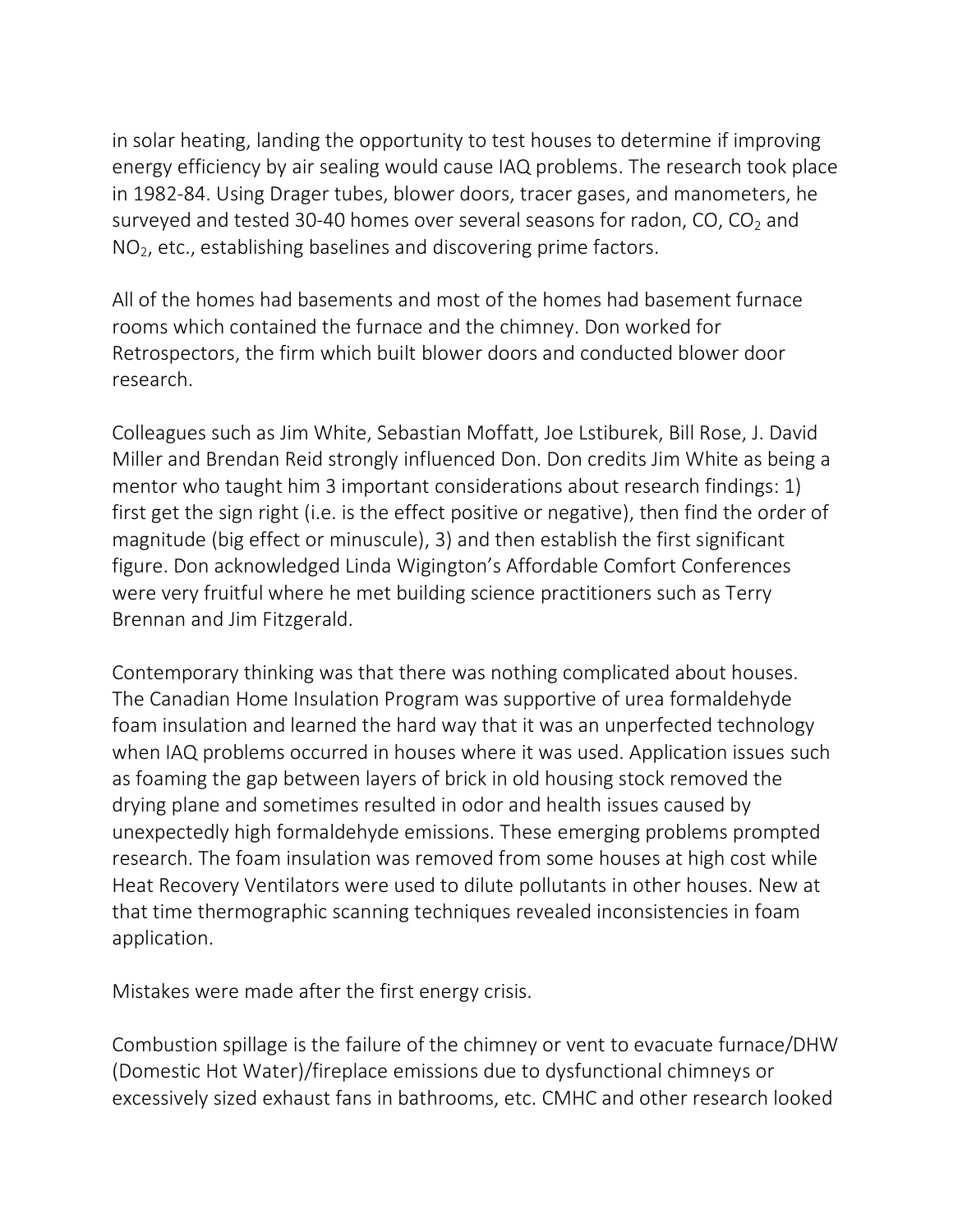into whether or not it caused IAQ problems and how to resolve these issues. This research resulted in building code and standards changes. Some of this research was adopted by weatherization groups in the US and then came back up to Canada. As the amount of combustion spillage of woodburning appliances is hard to predict, use of smoke alarms and CO alarms provides adequate protection, according to Canadian codes and standards.

Don studied the roots of drywall failure (discoloration and loss of structural integrity) due to house tightening in Maritime Provinces. He researched how to design walls and where vapor barriers should be located. In northern climates, vapor barriers behind the drywall works. In Florida, that vapor barrier location would cause problems.

Don studied inconsistencies among hygrometers and learned how to calibrate them. Hygrometers may be calibrated using saturated solutions of sodium chloride to create an environment of 75% RH. He had women researchers go door-to-door and offer a free hygrometer if the occupant would allow them to examine the basement for ten minutes. The team inspected 400 homes in the course of several weeks and found that 30%-40% of homes had evidence of previous moisture problems. The team found many poorly maintained drum type humidifiers installed on furnaces.

Don studied asbestos levels in vermiculite attic insulation and whether it would work its way down into homes. Vermiculite from Libby, Montana was known to contain asbestos, although it was controlled to less than 1%, and was considered by the maker not to be a problem. In Indian Housing, where overcrowding was possible and kids sometimes played in attics insulated with vermiculite, mesothelioma cases showed up when the children reached adulthood.

With the advent of the 3M Filtrete filters which fit into existing 1" filter slots and provide superior filtration, Don studied furnace filter efficiency. He found that some filters work and others don't. For furnace filters to reduce airborne particulate, the furnace blower needs to run, preferably continuously. ROCIS.org (Reducing Outdoor Contaminants in Indoor Spaces) advocates use of low-cost, homemade air cleaners (a box fan with a MERV 13 filter taped on). These air cleaners can also be installed in windows to filter incoming outdoor air.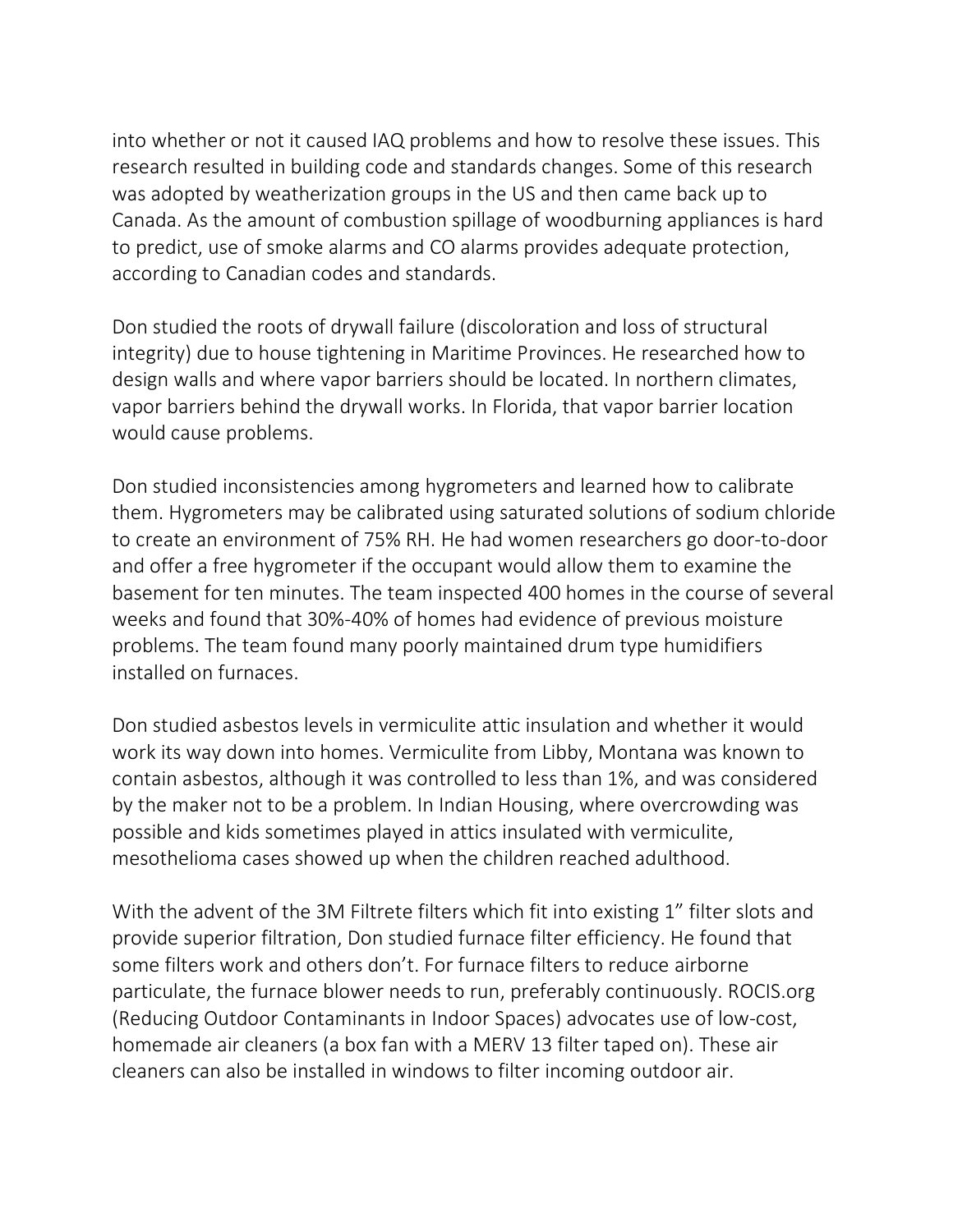The Hoover vacuum cleaner company has been tracking and publishing dust composition descriptions from collected vacuum cleaner bags for many years. Modern dust has a wider range of plastics and chemical contaminants compared to samples collected 100 years ago.

Vacuum cleaners were tested to determine the efficiency of different types of vacuum cleaners in removing standardized dust from bare and carpeted floors. On bare floors, vacuums could be 98% efficient while even a broom and dustpan picked up 92% of the dust. In the experiments on carpets, ordinary vacuums only removed 40% of the deposited soil. The rest stayed in the carpet.

Settled dusts emissions produce peaks when disturbed. Down feather duvets, which cannot be easily cleaned, have been seen to cast off dust when people roll over in bed, due to the dust deposited on them over time. Dust bunnies form under beds because occupants often spend 7-8 hours daily in bed so their skin flakes, dander, and hairs tend to accumulate there.

Fire retardants from foam mattresses and other plastic are showing up in people's bodies.

Regarding the occupant contribution to poor IAQ in buildings, the Ontario Research Foundation did a comparative study of homes built for highly sensitized people. They found that these new homes had much lower emissions than homes built with conventional materials and methods. However, two months after occupation, there is little difference the chemical contamination in the low emission houses vs. the controls. The consumer products and furniture that occupants introduced swamped the effects of house building materials. Even the best houses can be damaged by ignorant or uncaring occupants.

CMHC had the opportunity to study and experiment on 80 row houses built on a dump and land fill that were contaminated. The houses were deserted and were designated to be torn down. Don found that sub-slab "radon mitigation type" ventilation effectively mitigated the contamination from the contaminated soil.

Pittsburgh, PA is among the America's top 10 cities with worst air quality. Important work being done by ROCIS in 400+ homes in Pittsburgh, PA. ROCIS has learned that occupants need to be engaged and see the difference e.g. what